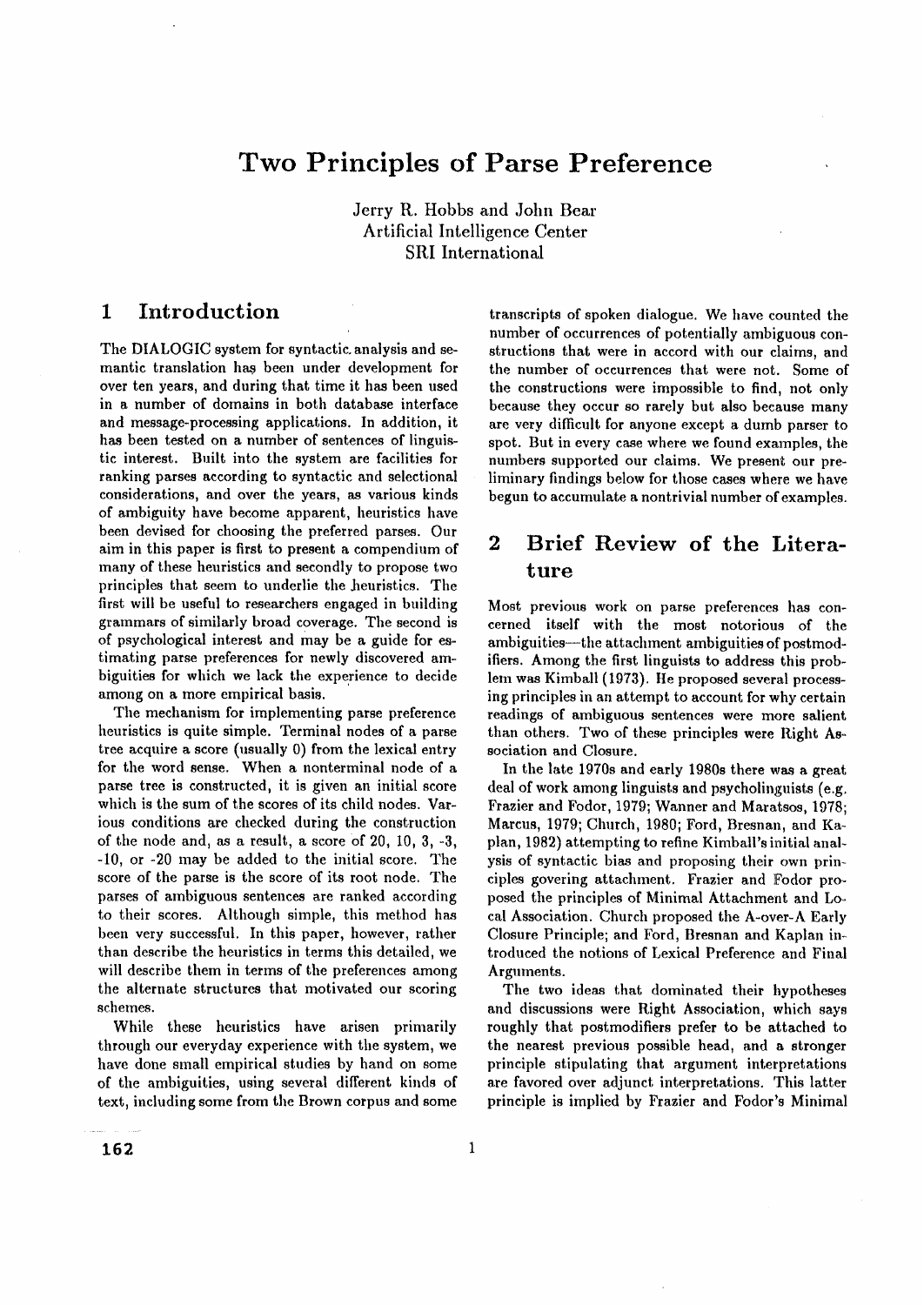Attachment and also by Ford, Bresnan and Kaplan's Lexical Preference.

In recent computational linguistics, Shieber and Pereira (Shieber, 1983; Pereira, 1985) proposed a shift-reduce parser for parsing English, and showed that Right Association was equivalent to preferring shifts over reductions, and that Minimal Attachment was equivalent to favoring the longest possible reduction at each point.

More recently, there have been debates, for example, between Schubert (1984, 1986) and Wilks et al. (1985), about the interaction of syntax with semantics and the role of semantics in disambiguating the classical ambiguities.

We take it for granted that, psychologically, syntax, semantics, and pragmatics interact very tightly to achieve disambiguation. In fact, in other work (Hobbs et al., t988), we have proposed an integrated framework for natural language processing that provides for this tight interaction. However, in this paper, we are considering only syntactic factors. In the semantically and pragmatically unsophisticated systems of today, these are the most easily accessible factors, and even in more sophisticated systems, there will be examples that semantic and pragmatic factors alone will fail to disambiguate.

The two principles we propose may be viewed as generalizations of Minimal Attachment and Right Association.

#### **3 Most Restrictive Context**

The first principle might be called the Most Restrictive Context principle. It can be stated as follows:

Where a constituent can be placed in two different structures, favor the structure that places greater constraints on allowable constituents.

For example, in

John looked for Mary.

"for Mary" can be interpreted as an adverbial signaling the beneficiary of the action or as a complement of the verb "look". Since virtually any verb phrase can take an adverbial whereas only a very few verbs can take a "for" prepositional phrase as its complement, the latter interpretation has the most restrictive context and therefore is favored.

A large number of preferences among ambiguities can be subsumed under this principle. They are enumerated below.

1. As in the above example, favor argument over adverbial intepretations for postmodifying prepositional phrases where possible. Thus, whereas in

#### John cooked for Mary.

"for Mary" is necessarily an adverbial, in "John looked for Mary" it is taken as a complement. Subsumable under this heuristic is the preference of "by" phrases after passives to indicate the agent rather than a location. This heuristic, together with the next type, constitutes the traditional Minimal Attachment principle. This heuristic is very strong; of 47 occurrences examined, all were in accord with the heuristic.

2. Favor arguments over mere modifiers. Thus, in

John bought a book from Mary.

the favored interpretation is "bought from Mary" rather than "book from Mary". Where the head noun is also subcategorized for the preposition, as in,

John sold a ticket to the theater.

this principle fails to decide among the readings, and the second principle, described in the next section, becomes decisive.

This principle was surprisingly strong, but perhaps for illegitimate reasons. Of 75 potential ambiguities, all but one were in accord with the heuristic. The one exception was

IIDTV provides television images with finer detail than current systems.

and even this is a close call. However, it is often very uncertain whether we should say verbs, nouns, and adjectives subcategorize for a certain preposition. For example, does "discussion" subcategorize for "with" and "about"? We are likely to say so when it yields the right parse and not to notice the possibility when it would yield the wrong parse. So our results here may not be completely unbiased.

3. Favor complement interpretations of infinitives over purpose adverbial interpretations. In

John wants his driver to go to Los Angeles.

the preferred interpretation has only the driver and not John going to Los Angeles.

Of 44 examples of potential ambiguities of this sort that we found, 41 were complements and only 3 were purpose adverbials. Even these three could have been eliminated with the simplest seleetional restrictions. One example was the following

tie pushed aside other business to devote all his time to this issue.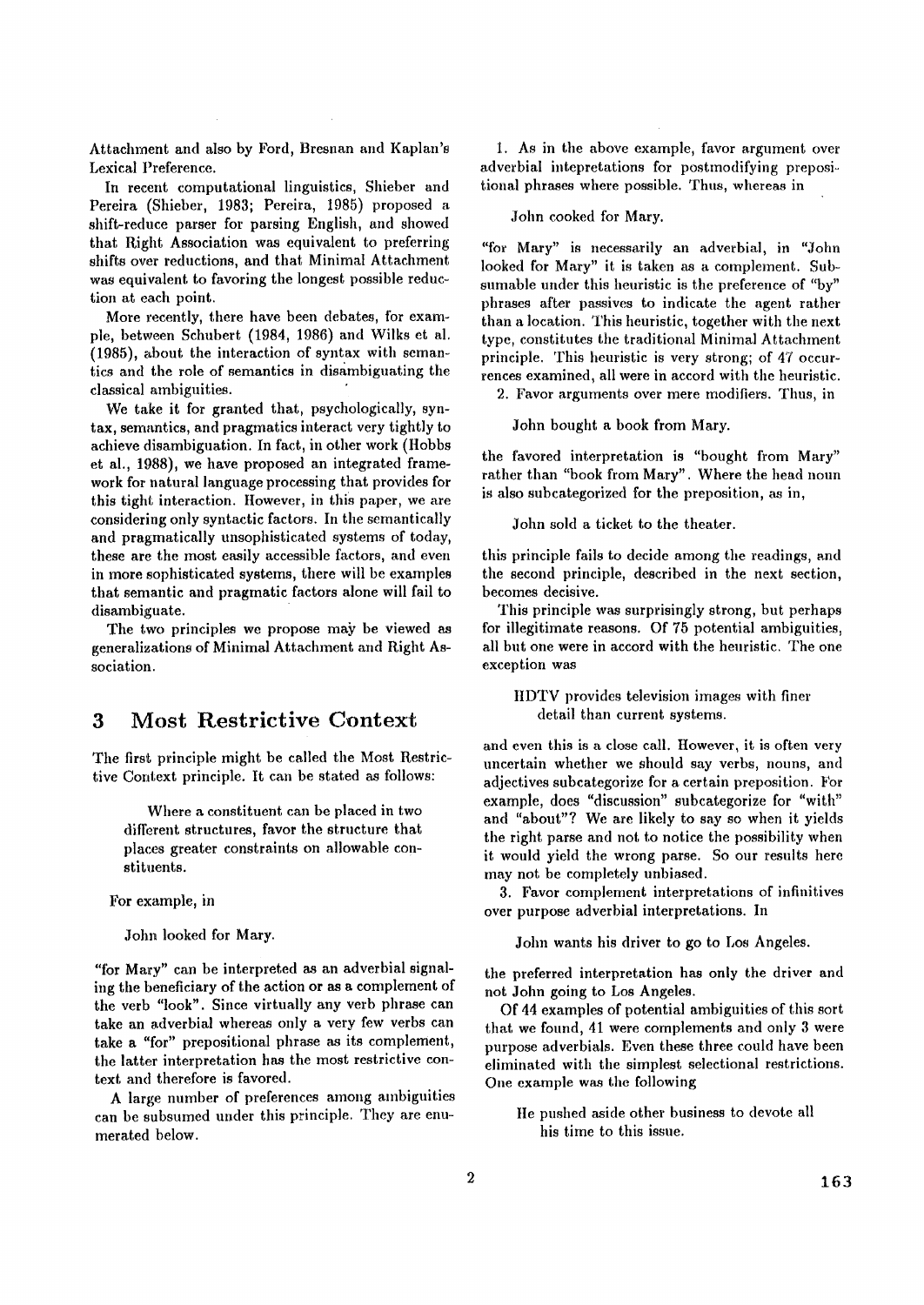which could have been parsed analogously to

He pushed strongly all the young researchers to publish papers on their work.

A particularly intriguing example, remembering that "provide" can be ditransitive, is the following:

That is weaker than what the Bush administration needs to provide the necessary tax revenues.

4. Favor the attachment of temporal prepositional phrases to verbs or event nouns. In the preferred reading of

John saw the President during the campaign.

the seeing was during the campaign, since "President" is not an event noun. In the preferred reading of

The historian described the demonstrations during Gorbachev's visit.

the demonstrations are during the visit. This case can be considered an example of Minimal Attachment if we assume that all verbs and event nouns have potential temporal arguments. Of 74 examples examined, 66 were in accord with this heuristic. Two that did not involved the phrase "business since August 1".

5. Favor adverbial over object interpretations of temporal and measure noun phrases. Thus, in

John won one day in Hawaii.

"one day in tIawaii" is preferentially the time John won and not his prize. In

John walked 10 miles.

"10 miles" is a measure of how far he walked, not what he walked. This is an example of Most Restrictive Context because noun phrases, based on syntactic criteria alone, can always be the object of a transitive verb, whereas only temporal and measure noun phrases can function as adverbials. This case is interesting because it runs counter to Minimal Attachment. Here arguments are *disfavored.* 

Of fifteen examples we found of such ambiguities, eleven agreed with the heuristic. The reason for the large percentage of examples that did not is that sports articles were among those examined, and they contained sentences like

Smith gained 1240 yards last season.

This illustrates the hidden dangers in genre selection.

6. Favor temporal nouns as adverbials over compound nominal heads. The latter interpretation is possible, as seen in

Is this a CSLI Thursday?

But the preferred reading is the temporal one that is most natural in

I saw the man Thursday.

7. Favor "that" as a complementizer rather than as a determiner. Thus, in

I know that sugar is expensive.

we are probably not referring to "that sugar". This is a case of Most Restrictive Context because the determiner "that" can appear in any noun phrase, whereas the complementizer "that" can occur only after a small number of verbs. This is a heuristic we suspect everyone who has built a moderately large grammar has implemented, because of the frequency of the ambiguity.

8. An initial "there" is interpreted as an existential, where possible, rather than as a locative. We interpret

There is a man in the room.

as an existential declarative sentence, rather than as an utterance with an initial locative. Locatives can occur virtually anyplace, whereas the existential "there" can occur in only a very small range of contexts. Of 30 occurrences examined, 29 were in accord with the heuristic. The one exception was

There, in the midst of all those casinos, is 'Ptump's Taj Mahal.

9. Favor predeterminers over separate noun phrases. In

Send all the money.

the reading that treats "all the" as a complex determiner is favored over the one that treats "all" as a separate complete noun phrase in indirect object position. There are very many fewer loci for predeterminers than for noun phrases, and hence this is also an example of Most Restrictive Context.

10. Favor preprepositional lexical adverbs over separate adverbials. Thus, in

John did the job precisely on time.

we favor "precisely" modifying "on time" rather than "did the job". Very many fewer adverbs can function as preprepositional modifiers than can function as verbal or sentential adverbs. Of 28 occurrences examined, all but one were in accord with the heuristic. The one was

Who is going to type this all for you?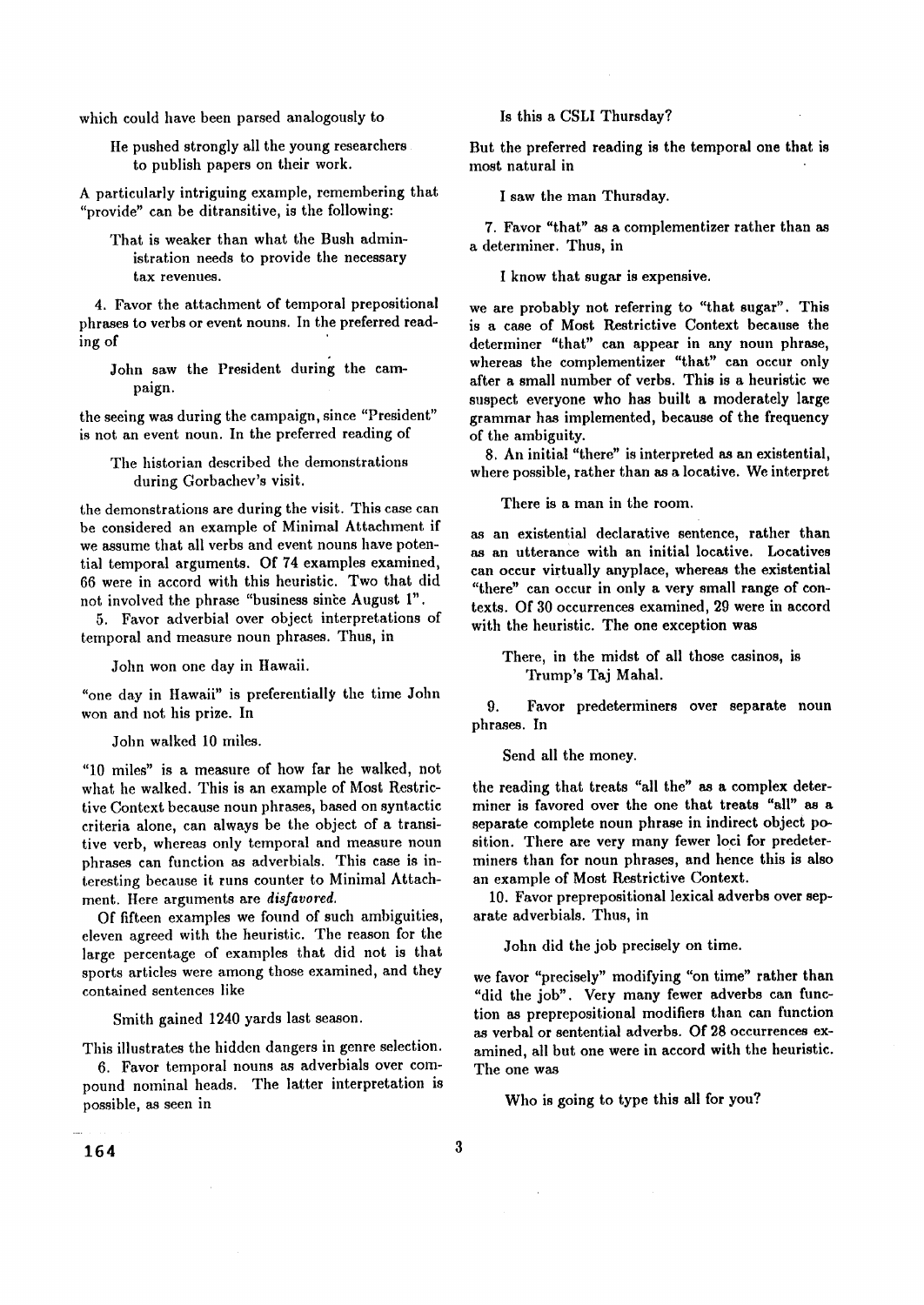11. Group numbers with prenominal unit nouns but not with other prenominal nouns. For example, *"I0* mile runs" are taken to be an indeterminate number of runs of l0 miles each rather than as exactly l0 runs of a mile each. Other nouns can function the same way as unit nouns, as in "2 car garages", but it is vastly more common to have the number attached to the head noun instead, as in "5 wine glasses". Virtually any noun can appear as a prcnominal noun, whereas only unit nouns can appear in the adjectival "10-mile" construction. Hence, for unit nouns this is the most restrictive context. While other nouns can sometimes occur in this context, it is only through a reinterpretation as a unit noun, as in "2 car garages".

12. Disfavor headless structures. Headless structures impose no constraints, and are therefore never the most restrictive context, and thus are the least favored in cases of ambiguity. An example of this case is the sentence

John knows the best man wins.

which we interpret as a concise form of

John knows (that) the best man wins.

rather than as a concise form of

John knows the best (thing that) man wins  $()$ .

### **4 Attach Low and Parallel**

The second principle might be called the Attach Low and Parallel principle. It may be stated as follows:

Attach constituents as low as possible, and in parallel with other constituents ifpossible.

The cases subsumed by this principle are quite heterogeneous.

1. Where not overridden by the Most Restrictive Context principle, favor attaching postmodifiers to the closest possible site, skipping over proper nouns. Thus, where neither the verb nor the noun is subcategorized for the preposition, as in

John phoned a man in Chicago.

or where *both* the verb and the noun are subcategorized for the preposition, as in

**John was given a book by a famous profes**sor.

the noun is favored as the attachment point, since that is the lowest possible attachment point in the parse tree. This case is just the traditional Right Association.

The subcase of prepositional phrases with "of" is significant enough to be mentioned separately. We might say that every noun is subcategorized for "of" and that therefore "of" prepositional phrases are nearly always attached to the immediately preceding word. Of 250 occurrences examined, 248 satisfied this heuristic, and of the other two

Since the first reports broke of the CIA's activities, ...

He ordered the destruction two years ago of some records.

the second would not admit an incorrect attachment. in any case.

We examined 148 instances of this case not involving "of", temporal prepositional phrases, or prepositions that are subcategorized for by possible attachment points. Of these, 116 were in accord with the heuristic and 32 were not. An example where this heuristic failed was

They abandoned hunting for food production.

For a significant number of examples (34), it did not matter where the attachment was made. For instance, in

John made coffee for Mary.

both the coffee and the making are for Mary. We counted these cases as being in accord with the heuristic, since the heuristic would yield a correct interpretation.

This is perhaps the place to present results on two very simple algorithms. The first is to attach prepositional phrases to the closest possible attachment point, regardless of other considerations. Of 251 occurrences examined, 125 attached to the nearest possibility, I09 to the second nearest, 14 to the third, and 3 to the fourth, fifth, or sixth. This algorithm is not especially recommended.

The second algorithm is to attach to the nearest possible attachment point that subeategorizes for the preposition, if there is such, assuming verbs and event nouns to subcategorize for temporal prepositional phrases, and otherwise to attach to the nearest possible attachment point. This is essentially a summary of our heuristics for prepositional phrases. Of 297 occurrences examined, this yielded the right answer on 256 and the wrong one on 41.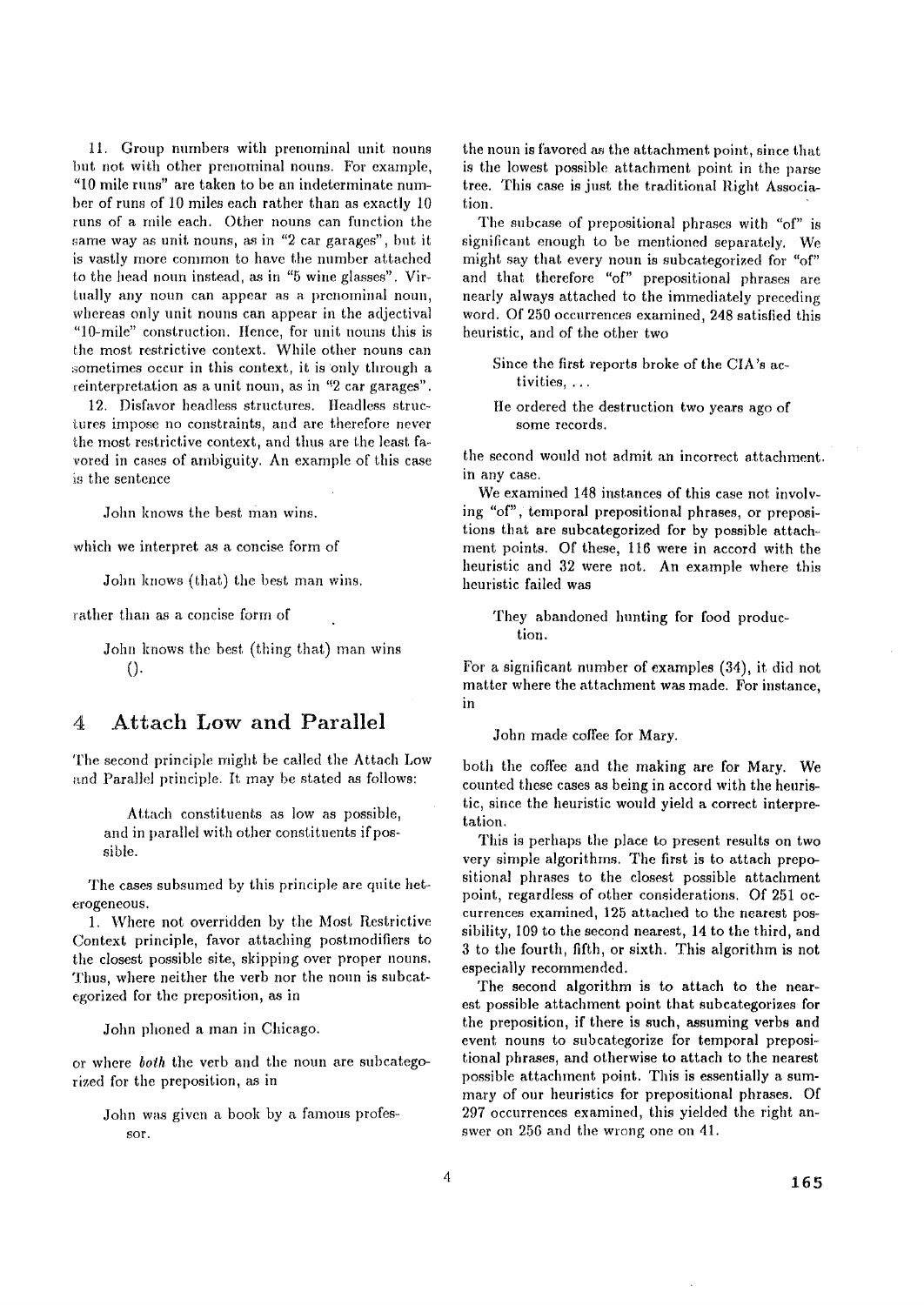2. Favor preprepositional readings of measure phrases over readings as separate adverbials. Thus, in

John walked 10 miles into the forest..

we preferentially take "10 miles" as modifying "into the forest" rather than "walked", so that John is now 10 miles from the edge of the forest, rather than merely somewhere in the forest but 10 miles from his starting point. Since the preposition occurs lower in the parse tree than the verb, this is an example of Attach Low and Parallel. Note that this is a kind of "Left Association".

3. Coordinate "both" with "and", if possible, rather than treating it as a separate determiner. In

John likes both intelligent and attractive women.

the interpretation in which there are exactly two women who are intelligent and attractive is disfavored. Associating "both" with the coordinated adjectives rather than attaching it to the head noun is attaching it lower in the parse tree.

4. Distribute prenominal nouns over conjoined bead nouns. In "oil sample and filter", we mean "oil sample and oil filter". A principle of Attach Low would not seem to be decisive in this case. Would it mean that we attach "oil" low by attaching it to "sample" or that we attach "and filter" low by attaching it to "sample". It is because of examples like this (and the next case) that we propose the principle Attach Low *and Parallel.* We favor the reading that captures the parallelism of the two head nouns.

5. Distribute determiners and noun complements over conjoined head nouns. In "the salt and pepper on the table", we treat "salt" and "pepper" as conjoined, rather than "the salt" and "pepper on the table". As in the previous case, where we have a choice of what to attach low, we favor attaching parallel elements low.

6. Favor attaching adjectives to head nouns rather than prenominal nouns. We take "red boat house" to refer to a boat house that is red, rather than to a house for red boats. Like all of our principles, this preference can be overridden by semantics or convention, as in "high stress job". IIere again we could interpret Attach Low as telling us to attach "red" to "boat" or to attach "boat" to "house". Attach Low and Parallel tells us to favor the latter.

### **5 Interaction and Overriding**

There will of course be many examples where both of our principles apply. In the cases that occur with some frequency, in particular, the prepositional phrase attachment ambiguities, it seems that the Most Restrictive Context principle dominates Attach Low and Parallel. It is unclear what the interactions between these two principles should be, more generally.

These principles can be overridden by more than just semantics and pragmatics. Commas in written discourse and pauses in spoken discourse (see Bear and Price, 1990, on the latter) often function to override Attach Low and Parallel, as in

John phoned the man, in Chicago.

Specify the length, in bits, of a word.

It is the phoning that is in Chicago, and the specification is in bits while the length is of a word. Similarly, commas and pauses can override the Most Restrictive Context principle, as in

John wants his driver, to go to Los Angeles.

Itere we prefer the purpose adverbial reading in which John and the driver both are going to Los Angeles.

# **6 Cognitive Significance;**

The analysis of parse preferences in terms of these two very general principles is quite appealing, and more than simply because they subsume a great many cases. They seem to relate somehow to deep principles of cognitive economy. The Most Restrictive Context principle is a matter of taking all of the available information into account in constructing interpretations. The "Low" of Attach bow and Parallel is an instance of a general cognitive heuristic to interpret features of the environment as locally as possible. The "Parallel" exemplifies a general cognitive heuristic to see similarity wherever possible, a heuristic that promotes useful generalizations.

# **Acknowledgements**

The authors would like to express their gratitude to Paul Martin, who is responsible for discovering some of the heuristics, and to Mark Liberman for sending us some of the data. The research was funded by the Defense Advanced Research Projects Agency under Office of Naval Research contract N00014-85-C-0013, and by a gift from the Systems Development Foundation.